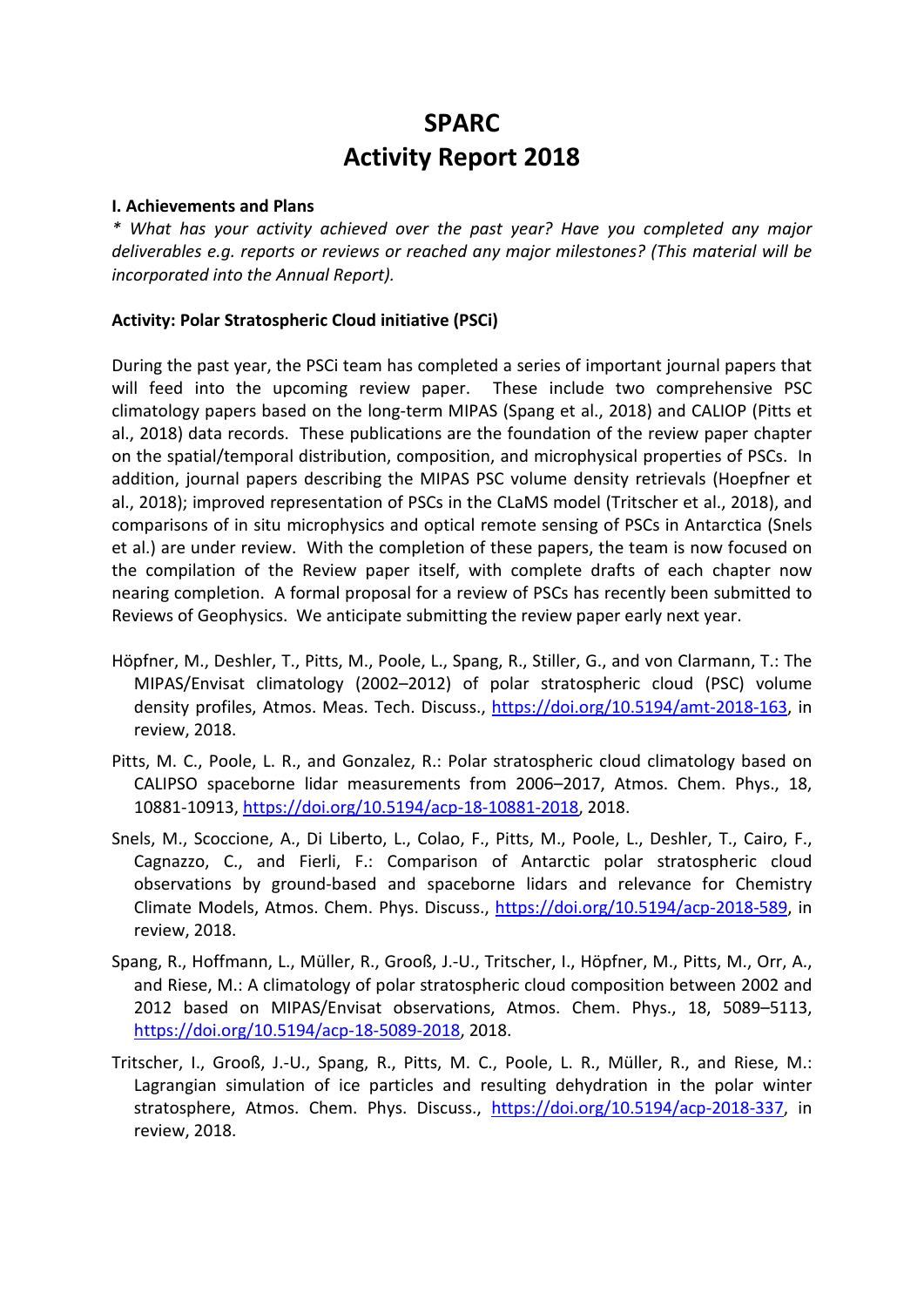*\* What does your activity plan to do over the coming year? What deliverables (e.g. reports, review papers) do you plan to complete? (This material may also be incorporated into the Annual Report).*

The PSCi team will complete the PSC review paper and submit it to Reviews of Geophysics in early 2019.

## **II. Resources**

*\* What workshops have you planned for the coming year and what level of WCRP/SPARC funding do you require to support those workshops? For what do you intend to use any allocated funding? (This information will guide the allocation of SPARC travel support over the coming year).*

No WCRP/SPARC funding requirements are anticipated.

*\* What funding proposals does your activity have in the works? What resource issues is your activity facing? Is there anything that the SSG can do to help? What funding opportunities could SPARC be pursuing? (The information you provide here will guide the discussion at the SPARC SSG meeting).*

The PSCi activity continues to be supported through various funding the NASA CALIPSO/CloudSat Science Team, and the German Research Foundation (DFG). We anticipate sufficient funding will continue to complete the activity.

## **III. WCRP Communications†**

*\* What are the data issues/needs for your activity? (This information will be communicated to the WCRP Data Advisory Council).*

None.

*\* What are the modelling issues/needs for your activity? (This information will be communicated to the WCRP Modelling Advisory Council).*

None.

## **IV. SPARC Programmatic Issues**

*\* To which other SPARC or WCRP activities does your activity connect? Should you be thinking about joint workshops? Can the SSG do anything to help foster better connections between your activity and other SPARC/WCRP activities? (This will also guide the discussion at the SPARC SSG meeting).*

There could be a connection with CCMI. The modellers can make use of our reference PSC climatology/dataset to test/validate polar chlorine activation/denitrification processes within their models.

There could also be a connection with the Gravity Wave activity- in terms of how gravity waves impact PSC formation. Dynamical forcing of PSCs will be addressed within the PSC review paper.